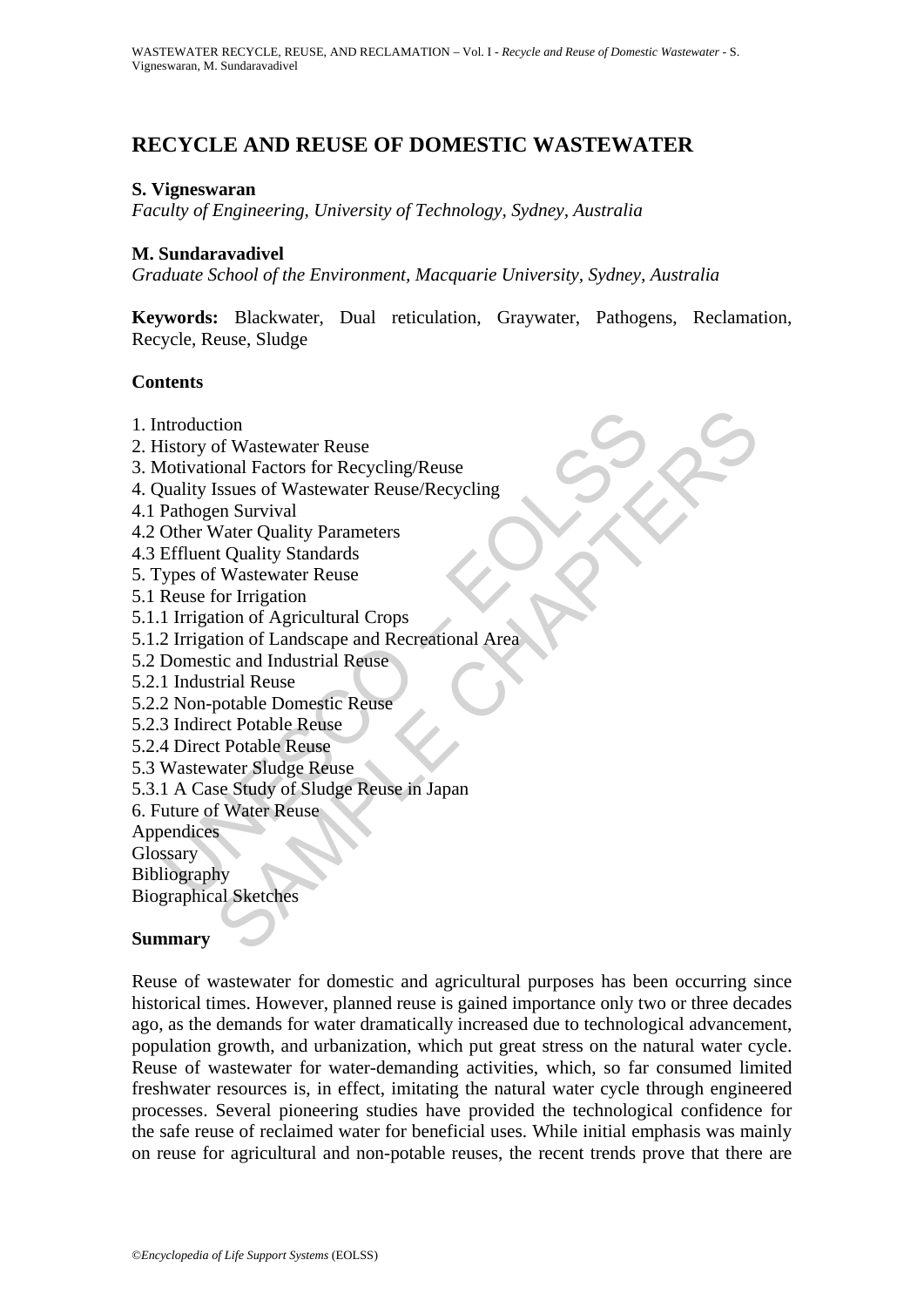direct reuse opportunities to applications closer to the point of generation. There are also many projects that have proved to be successful for indirect or direct potable reuse. All the case studies presented in this article point towards the potential wastewater has to serve as a viable alternative source of water, in future.

## **1. Introduction**

The total supply of freshwater on earth far exceeds human demand. Hydrologists estimated that if all the water available on the planet—from oceans, lakes and rivers, the atmosphere, underground aquifers, and in glaciers and snow—could be spread over the surface, the earth would be flooded to an overall depth of some three kilometers. About 97 percent of this water is in the oceans, and out of the remaining three percent, only about one-hundredth is the accessible freshwater that can be used for human demand. If this available water could be evenly distributed, still it is enough to support a population about ten times larger than today. The foremost use of water by humans is for the biological survival. However, water need for the biological survival is not the only issue being discussed in the world today. Because, apart from drinking, water is required also for household needs such as cooking, washing, and is vital for our development needs, such as for agriculture and industry.

Unfortunately, the available freshwater supplies are not evenly distributed in time and space. Historically, water management has focused on building dams, reservoirs, and diversion canals etc., to make available water wherever needed, and in whatever amount desired. Soaring demands due to rapidly expanding population, industrial expansion, and the need to expand irrigated agriculture, were met by ever larger dams and diversion projects. Dams, river diversions, and irrigation schemes affected both water quality and quantity.

available water could be evenly distributed, still it is enough to stut ten times larger than today. The foremost use of water by ogical survival. However, water need for the biological survival is g discussed in the world ble water could be evenly distributed, still it is enough to support a populatimes larger than today. The foremost use of water by humans is for survival. However, water read for the biological survival is not the orly is Demands on water resources for household, commercial, industrial, and agricultural purposes are increasing greatly. The world population will have grown 1.5 times over the second half of the twenty-first century, but the worldwide water usage has been growing at more than three times the population growth. In most countries human populations are growing while water availability is not. What is available for use, on a per capita basis, therefore, is falling. Out of 100 countries surveyed by the World Resources Institute in 1986, more than half of them were assessed to have low to very low water availability, and quality of water has been the key issue for the low water availability. Given the rapid spread of water pollution and the growing concern about water availability, the links between quantity and quality of water supplies have become more apparent. In many parts of the world, there is already a widespread scarcity, gradual destruction and increased pollution of freshwater resources.

In industrialized countries, widespread shortage of water is caused due to contamination of ground and surface water by industrial effluents, and agricultural chemicals. In many developing countries, industrial pollution is less common, though they are severe near large urban centers. However, untreated sewage poses acute water pollution problems that causes low water availability. Development of human societies is heavily dependent upon availability of water with suitable quality and in adequate quantities, for a variety of uses ranging from domestic to industrial supplies. An estimate infers that every year,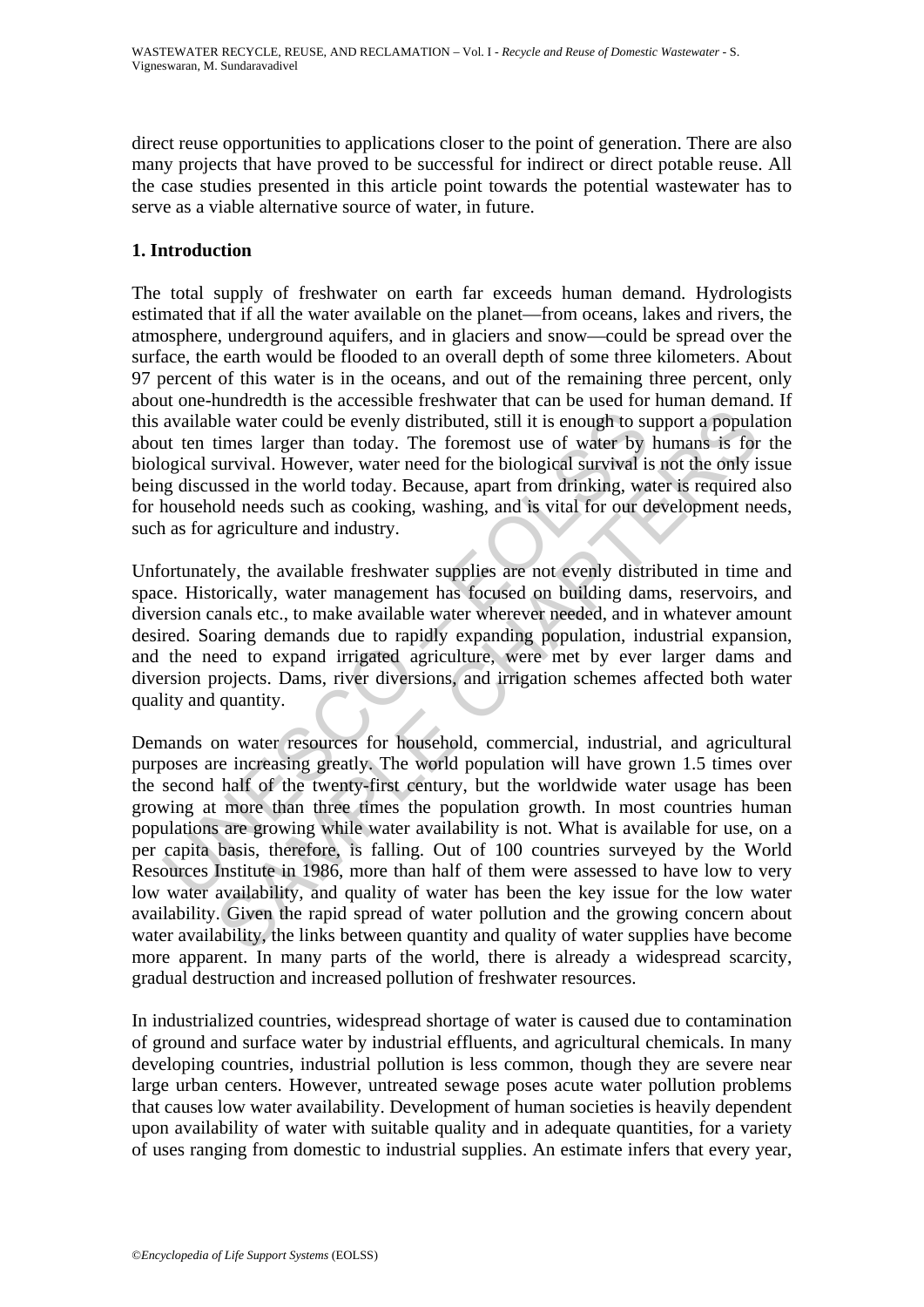the wastewater discharges from domestic, industrial and agricultural practices pollute more than two-thirds of total available run-off through rainfall, thereby, what can be called a "man-made water shortages." Thus, in spite of seeming abundance, water scarcity is endemic in most parts of the world. It is because of these concerns, the Agenda 21 adopted by the United Nations Conference on Environment and Development, popularly known as the "Earth Summit" of Rio de Janeiro, 1992, identified protection and management of freshwater resources from contamination as one of the priority issue, that has to be urgently dealt with to achieve global environmentally sustainable development.

The need for increased water requirement for the growing population in the new century is generally assumed, without considering whether available water resources could meet these needs in a sustainable manner. The question about from where the extra water is to come, has led to a scrutiny of present water use strategies. A second look at strategies has thrown a picture of making rational use of already available water, which if used sensibly, there could be enough water for all. The new look invariably points out at recycle and reuse of wastewater that is being increasingly generated due to rapid growth of population and related developmental activities, including agriculture and industrial productions.

## **2. History of Wastewater Reuse**

ie, has led to a scrutiny of present water use strategies. A second<br>thrown a picture of making rational use of already available way<br>bibly, there could be enough water for all. The new look invariable<br>cloudion and related led to a scrutiny of present water use strategies. A second look at strate<br>a picture of making rational use of already available water, which if the<br>are could be enough water for all. The new look hwariably points out<br>are The term "wastewater" properly means any water that is no longer wanted, as no further benefits can be derived out of it. About 99 percent of wastewater *is* water, and only one percent is solid wastes. An understanding of its potential for reuse to overcome shortage of freshwater existed in Minoan civilization in ancient Greece, where indications for utilization of wastewater for agricultural irrigation dates back to 5000 years. Sewage farm practices have been recorded in Germany and UK since  $16<sup>th</sup>$  and  $18<sup>th</sup>$  centuries, respectively. Irrigation with sewage and other wastewaters has a long history also in China and India.

In the more recent history, the introduction of waterborne sewage collection systems during the 19<sup>th</sup> century, for discharge of wastewater into surface water bodies led to indirect use of sewage and other wastewaters as unintentional potable water supplies. Such unplanned water reuse coupled with inadequate water and wastewater treatment, resulted in catastrophic epidemics of waterborne diseases during 1840s and 50s. However, when the water supply links with these diseases became clear, engineering solutions were implemented that include the development of alternative water sources using reservoirs and aqueduct systems, relocation of water intakes, and water and wastewater treatment systems. Controlled wastewater irrigation has been practiced in sewage farms many countries in Europe, America and Australia since the turn of the current century.

For the last three decades or so, the benefits of promoting wastewater reuse as a means of supplementing water resources and avoidance of environmental degradation have been recognized by national governments. The value of wastewater is becoming increasingly understood in arid and semi-arid countries and many countries are now looking forward to ways of improving and expanding wastewater reuse practices.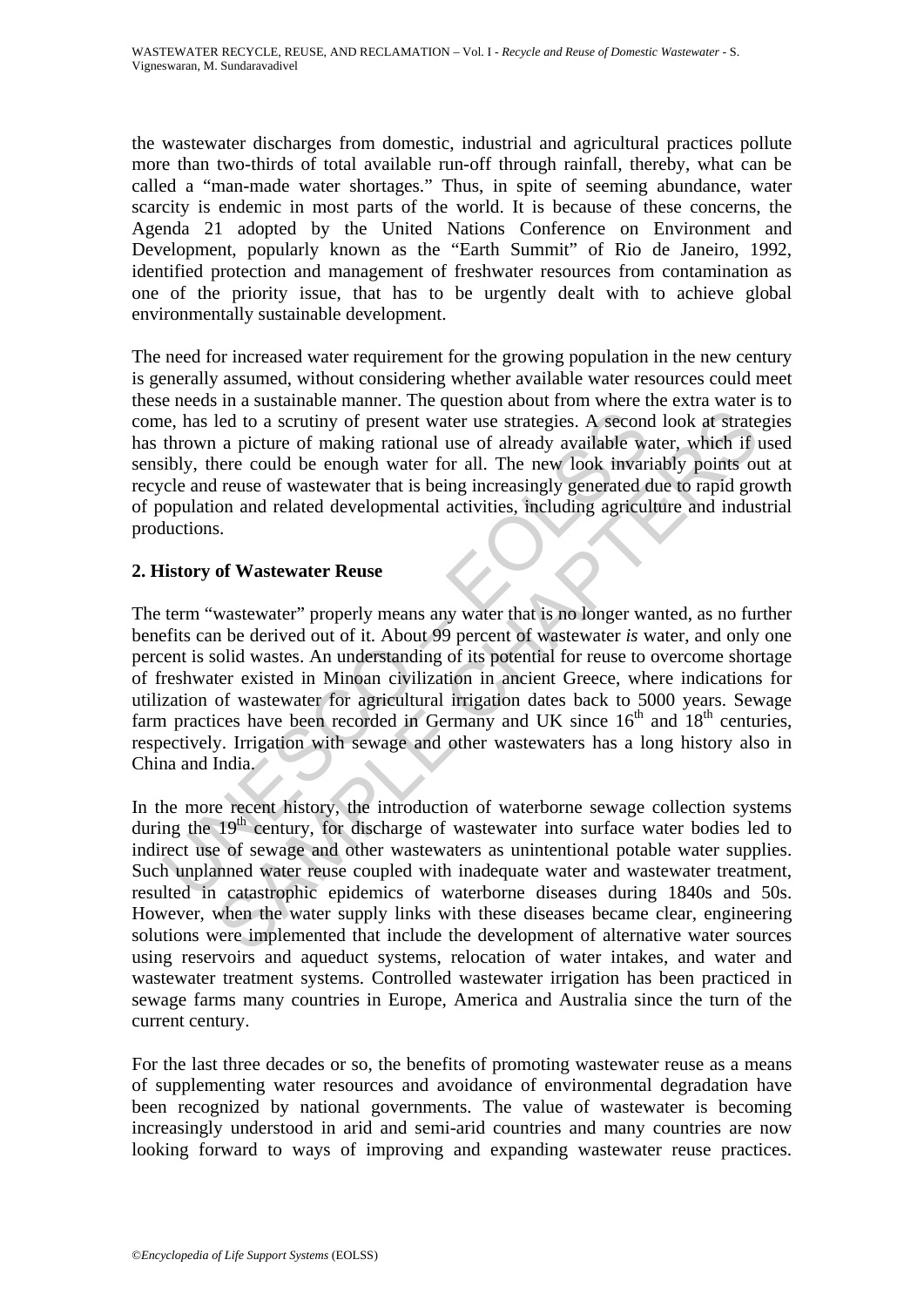Research scientists, aware of both benefits and hazards, are evaluating it as one of the options for future water demands.

## **3. Motivational Factors for Recycling/Reuse**

Major among the motivational factors for wastewater recycle/reuse are:

- opportunities to augment limited primary water sources;
- prevention of excessive diversion of water from alternative uses, including the natural environment;
- possibilities to manage in-situ water sources;
- minimization of infrastructure costs, including total treatment and discharge costs;
- reduction and elimination of discharges of wastewater (treated or untreated) into receiving environment;
- scope to overcome political, community and institutional constraints.

reaction and eminimator or disclaring evidence (treated receiving environment;<br>scope to overcome political, community and institutional constrain<br>see of wastewater can be a supplementary source to existin<br>cially in arid/se on an elimination of unscription of usercular times<br>of environment;<br>no overcome political, community and institutional constraints,<br>wastewater can be a supplementary source to existing water source<br>in arid/semi-arid climat Reuse of wastewater can be a supplementary source to existing water sources, especially in arid/semi-arid climatic regions. Most large-scale reuse schemes are in Israel, South Africa, and arid areas of USA, where alternative sources of water are limited. Even in regions where rainfall is adequate, because of its spatial and temporal variability, water shortages are created. For example, Florida, USA is not a dry area, has limited options for water storage, and suffers from water shortages during dry spells. For this reason wastewater reuse schemes form an important supplement to the water resource of this region.

Costs associated with water supply or wastewater disposal may also make reuse of wastewater an attractive option. Positive influences on treatment costs of wastewater and water supplies, and scopes for reduction in costs of headworks and distribution systems, for both water supply and wastewater systems has been the motivation behind many reuse schemes in countries like Japan.

Reuse is frequently practiced as a method of water resources management. For example, depleted aquifers may be "topped-up" by injection of highly treated water, thus restoring aquifer yields or preventing saltwater intrusion (in coastal zones).

Avoidance of environmental problems arising due to discharge of treated/untreated wastewater to the environment is another factor that encourages reuse. While the nutrients in wastewater can assist plant growth when reused for irrigation, their disposal, in extreme cases, is detrimental to ecosystems of the receiving environment. In addition, there may be concerns about the levels of other toxic pollutants in wastewater.

Concern about water supply or environmental pollution may emerge as a political or institutional issue. Community concern about the quality of wastewater disposed to sensitive environments may lead to political pressures on the water industry to treat wastewater to a higher level before discharge, that can be avoided through reuse of wastewater. Institutional structures may also provide incentives for reuse. Because responsibility for different parts of water use and disposal system may rest with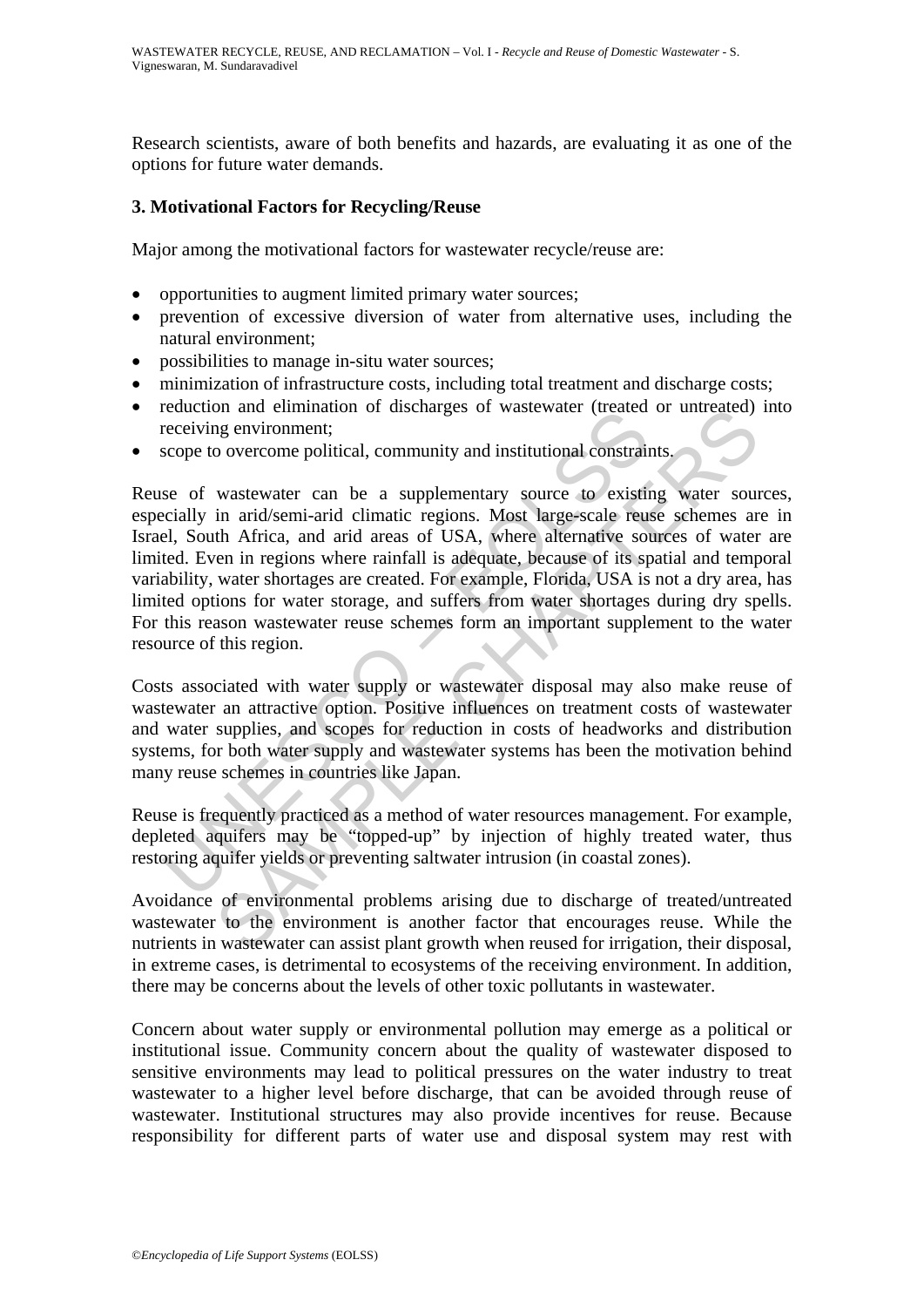different organizations, a water utility may also be faced with standards of service set in agreements with other industry bodies.

## **4. Quality Issues of Wastewater Reuse/Recycling**

Despite a long history of wastewater reuse in many parts of the world, the question of safety of wastewater reuse still remains an enigma mainly because of the quality of reuse water. There always have been controversies among the researchers and proponents of extensive wastewater reuse, on the quality the wastewater is to meet. In general, public health concern is the major issue in any type of reuse of wastewater, be it for irrigation or non-irrigation utilization, especially *long term impact of reuse practices*. It is difficult to delineate acceptable health risks and is a matter that is still hotly debated.

is other than quality of reuse water includes, socioeconomic co-geologic conditions. The socioeconomic considerations in eptions, and the costs of reuse systems. Wide community level es of Australia during early 1990s indi The many quality of reuse water includes, socioeconomic considerations, ogic conditions. The socioeconomic considerations include community and the costs of reuse systems. Wide community level surveys in variatizalia durin Issues other than quality of reuse water includes, socioeconomic considerations, and hydro-geologic conditions. The socioeconomic considerations include community perceptions, and the costs of reuse systems. Wide community level surveys in various States of Australia during early 1990s indicated that in general, public is not averse to the concept of wastewater recycling within the community. In one of such surveys, however, less than 15% readily agreed for potable reuse. While non-potable reuse options was a technically accepted option, concerns about possible health risks were frequently raised by the public. Documented public health investigations available in USA is given in US Environmental Protection Agency Guidelines which considered that epidemiological studies of exposed populations at water reuse sites are of limited value, because of the mobility of the population, small sizes of such study populations, and difficulties in determining the actual level of exposure of each studied individual. Despite the limitations of epidemiological investigations, the wastewater reuse in the US has not been implicated as the cause of any infectious disease outbreaks. A more specific study of the city of St. Petersburg, Florida to estimate the potential risk to the exposed population concluded that:

- there is no evidence of increased enteric diseases in urban regions housing areas irrigated with treated reclaimed wastewater, and
- there is no evidence of significant risks of viral or microbial diseases as a result of exposure to effluent aerosols from spray irrigation with reclaimed water.

However, the study recommended that adequate treatment schemes must always be designed to eliminate, or at least minimize the potential risks of disease transmission.

The economic considerations are necessary because, when "first-hand" water is available at a cheaper price, it may not be worthwhile to reuse wastewater, unless there are other special conditions. Consideration of hydro-geologic conditions helps to compare the reuse water quality and the quality of alternative sources intended for the same kind of use.

Almost all the guidelines and standards for wastewater reuse deal mainly with the reuse of wastewater for irrigation purpose. It is mainly because irrigation is the highest water consuming activity in any country, and hence is the first option considered in any reuse planning. For example, 90 percent of available water supply in the Indian subcontinent,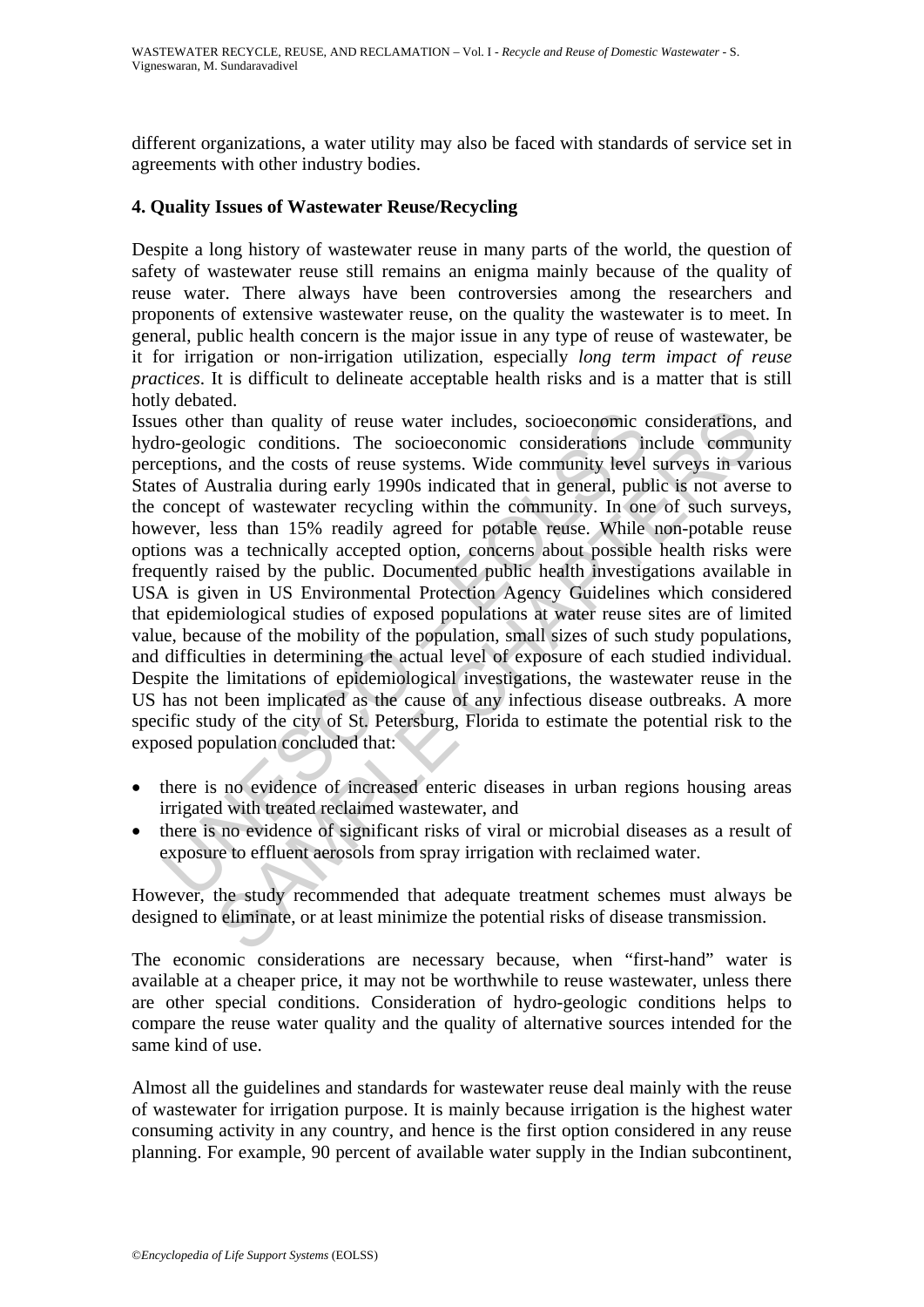and a staggering 98 percent in Egypt, is used in irrigation. Though there are no generalized guidelines for reuse water quality for other options, in countries like Japan, where domestic reuse also is widely practiced, there are standards for such reuse.

## **4.1 Pathogen Survival**

Public health concerns center around pathogenic organisms that are or could be present in wastewater in great variety. Survival of pathogens in wastewater and in environmental conditions other than their host organisms (mainly humans) is highly variable. Table 1 presents the survival periods of various types of pathogenic organisms under various conditions.

|                                                                                                                                                                                                                                                                                                            |                        | <b>Survival time in days</b>   |                   |                  |  |  |  |
|------------------------------------------------------------------------------------------------------------------------------------------------------------------------------------------------------------------------------------------------------------------------------------------------------------|------------------------|--------------------------------|-------------------|------------------|--|--|--|
| Type of pathogen                                                                                                                                                                                                                                                                                           | In feces<br>and sludge | In sewage<br>and<br>freshwater | In soil           | <b>On crops</b>  |  |  |  |
| 1. Viruses                                                                                                                                                                                                                                                                                                 |                        |                                |                   |                  |  |  |  |
| Enteroviruses                                                                                                                                                                                                                                                                                              | $<100$ $(<20)$         | $<$ 120 $(<$ 50)               | $<$ 100 $(<$ 30)  | $<60$ ( $<15$ )  |  |  |  |
| 2.<br>Bacteria                                                                                                                                                                                                                                                                                             |                        |                                |                   |                  |  |  |  |
| Fecal coliforms                                                                                                                                                                                                                                                                                            | $<$ 90 ( $<$ 50)       | < 60 (< 30)                    | $< 70$ ( $< 20$ ) | $<$ 30 ( $<$ 15) |  |  |  |
| Salmonella spp.                                                                                                                                                                                                                                                                                            | < 60 (< 30)            | < 60 (< 30)                    | $< 70$ ( $< 20$ ) | $<$ 30 $(<$ 15)  |  |  |  |
| Shigella spp.                                                                                                                                                                                                                                                                                              | $<$ 30 $(<$ 10)        | $<$ 30 $(<$ 10)                |                   | $<10$ ( $<$ 5)   |  |  |  |
| Vibrio cholerae                                                                                                                                                                                                                                                                                            | $<$ 30 ( $<$ 5)        | $<$ 30 $(<$ 10)                | $<$ 20 $(<$ 10)   | $5 \,(2)$        |  |  |  |
| 3.<br>Protozoa                                                                                                                                                                                                                                                                                             |                        |                                |                   |                  |  |  |  |
| Entamoeba-                                                                                                                                                                                                                                                                                                 | $<$ 30 $(<$ 15)        | $<$ 30 ( $<$ 15)               | $<20$ $(<10)$     | $<10$ ( $<2$ )   |  |  |  |
| hystolytica                                                                                                                                                                                                                                                                                                |                        |                                |                   |                  |  |  |  |
| cysts                                                                                                                                                                                                                                                                                                      |                        |                                |                   |                  |  |  |  |
| 4. Helminths                                                                                                                                                                                                                                                                                               |                        |                                |                   |                  |  |  |  |
| Ascaris-                                                                                                                                                                                                                                                                                                   | many                   | many months                    | many              | < 60 (< 30)      |  |  |  |
| lumbricoides                                                                                                                                                                                                                                                                                               | months                 |                                | months            |                  |  |  |  |
| eggs                                                                                                                                                                                                                                                                                                       |                        |                                |                   |                  |  |  |  |
| Figures in bracket shows the normal survival time.<br>Source: Feachem R. G., Bradley D. J., Garelick H. and Mara D. D. (1983). World<br>anitation and disease: health aspects of excreta and wastewater management by Banl<br>Studies. In Water Supply Sanitation Vol. 3 Chichester, UK: John Wiley & Sons |                        |                                |                   |                  |  |  |  |
| Table 1. Survival of pathogens                                                                                                                                                                                                                                                                             |                        |                                |                   |                  |  |  |  |

# Table 1. Survival of pathogens

While emphasizing the need to assess health hazards of wastewater reuse and the importance of various routes of transmission, from direct contact, through food or air, to indirect contact such as in recreational use, there also is a need to recognize the existence of many successive barriers. The barriers include the level of wastewater treatment previously applied leading to settling, adsorption, desiccation of pathogens, as well as soil moisture, temperature, UV irradiation due to sunlight, pH, antibiotics, toxic substances, biological competition, available nutrient and organic matter, leading to pathogen die-away and/or removal from the wastewater source until final ingestion by humans to result in infection. The method and time of application of wastewater and the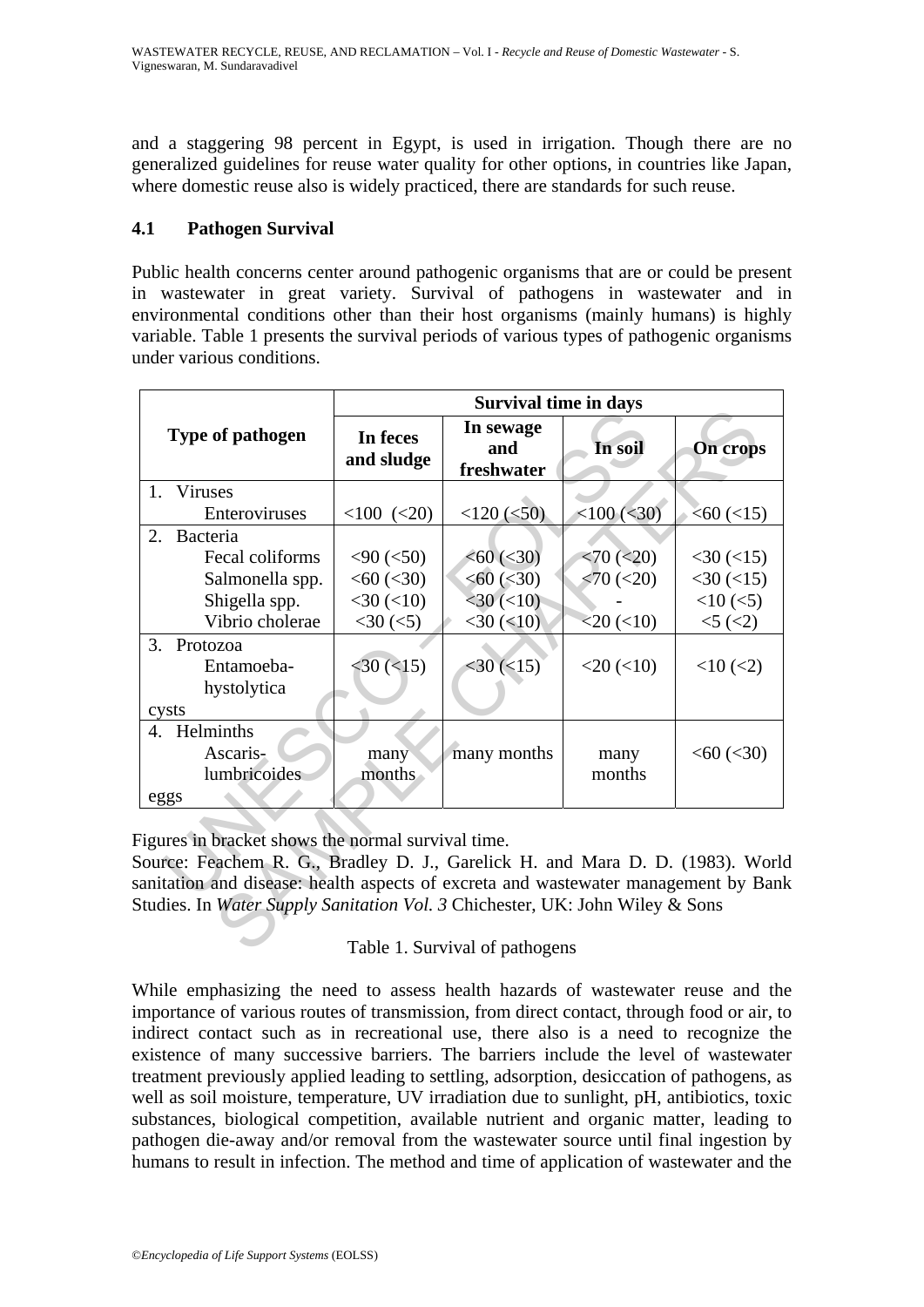soil type will also have an influence. Extensive and rational epidemiological studies have led to a consensus view that the actual risk associated with irrigation with treated wastewater is much lower than previously estimated, and the early microbiological standards were unjustifiably restrictive for wastewater reuse.

Another aspect of indirect pathogen contamination due to wastewater reuse has been the contamination of soil and subsequent entry of pathogen into groundwater. The principal methods of pathogen transport in soils include movement downwards with infiltration water, movement with surface runoff and transport on sediments and waste particles. Long-term research studies carried out to understand this effect have concluded that no soil or groundwater quality degradation occurred due to prolonged wastewater application. One of the important processes that controls the contamination of groundwater is the adsorption or retention of organisms on soil particles. Another process assisting in the removal of bacteria and viruses from water percolating through the soil is filtration.

# **4.2 Other Water Quality Parameters**

Other water quality parameters of concern in wastewater reuse have been toxic metal accumulation and salinity of wastewater. The availability of heavy metals to plants, their uptake and their accumulation depend on a number of soil, plant and other factors. The soil factors include, soil pH, organic matter content, cation exchange capacity, moisture, temperature and evaporation. Major plant factors are the species and variety, plant parts used for consumption, plant age and seasonal effects.

ress assisting in the removal of bacteria and viruses from water provided is filtration.<br> **Other Water Quality Parameters**<br>
Er water quality parameters of concern in wastewater reuse have<br>
umulation and salinity of wastewa isting in the removal of bacteria and viruses from water percolating three is sisting in the removal of bacteria and viruses from water percolating three illuration.<br>
Ner Water Quality Parameters<br>
or an and staining of was Dissolved salts causing salinity in wastewater exert an osmotic effect on plant growth. An increase in osmotic pressure of the soil solution increases the amount of energy which the plant must expend to take up water from the soil. As a result, respiration is increased and the growth and yield of plants decline. However, it has been found that not all plant species are susceptible. A wide variety of crops normally are tolerant to salinity. Salinity also affects the soil properties such as dispersion of particles, stability of aggregates, soil structure and permeability.

# **4.3 Effluent Quality Standards**

Considering the wide-ranging potential for wastewater reuse, it may be difficult to set some common quality standards for all types of reuses. Many countries in the world do not have detailed standards or guidelines for recycle and reuse of wastewater. For many countries in Europe, either the guidelines of World Health Organization (WHO) or the US Environmental Protection Agency (USEPA) standards form the basis for any decision or for granting permission to any kind of reuse. Countries like old USSR, Israel and Tunisia have developed their own standards for reuse. Standards or guidelines for other possible reuses such as groundwater recharge, industrial uses etc., are not common, mainly because such types of reuses are not widespread.

First water quality criteria for reuse of wastewater in irrigation were set in 1933, by the California State Health Department. These standards are for microbiological parameters that indicate the presence of pathogenic organisms in wastewater. In 1971, the WHO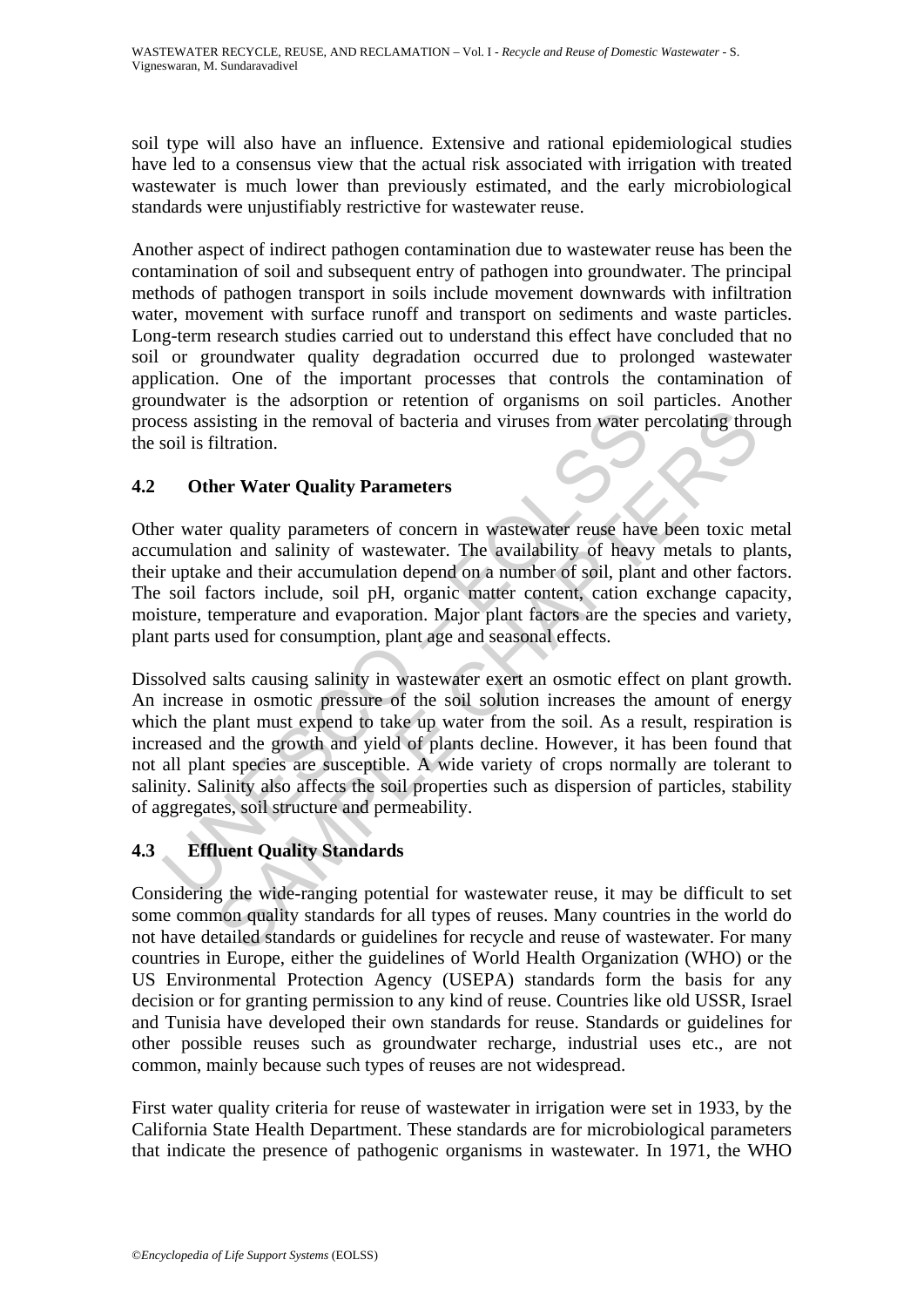meeting of experts on reuse of wastewater recognized that mere presence of pathogens is not sufficient to declare water for reuse as unsafe, and considered that the California standards were overly strict and hindered widespread reuse practice, and recommended a much relaxed microbiological standard for wastewater irrigation. Table 2 presents the microbiological quality guidelines for wastewater reuse in agriculture, recommended by WHO.

Standards for other polluting parameters are intended to prevent pollutant inputs becoming harmful to consumers of the harvested food, and to the soil. If pollutants are allowed to accumulate in the soil, its potential use, over the long term, may become limited. By regulating land application, accumulation of pollutants in the wastewater receiving soil can be prevented. However, it is often argued that reuse regulations based on stringent pollutant loading limits, tend to discourage the land application option. Moreover, such limits do not consider the capacity of soils to attenuate pollutants. Through proper management of land applications, the agronomic benefits of wastewater can be realized, and accumulation of pollutants in the soil can be controlled not to reach harmful levels. A comparison of water quality standards for physico-chemical, and toxic polluting parameters for irrigation reuse of wastewater in some of the countries of the world is presented in Appendix I.

| Moreover, such limits do not consider the capacity of soils to attenuate pollutants<br>Through proper management of land applications, the agronomic benefits of wastewate<br>can be realized, and accumulation of pollutants in the soil can be controlled not to reach<br>narmful levels. A comparison of water quality standards for physico-chemical, and toxic<br>polluting parameters for irrigation reuse of wastewater in some of the countries of the<br>world is presented in Appendix I. |                                  |                                 |                          |                                                                                                                                             |  |  |
|-----------------------------------------------------------------------------------------------------------------------------------------------------------------------------------------------------------------------------------------------------------------------------------------------------------------------------------------------------------------------------------------------------------------------------------------------------------------------------------------------------|----------------------------------|---------------------------------|--------------------------|---------------------------------------------------------------------------------------------------------------------------------------------|--|--|
| <b>Reuse condition</b>                                                                                                                                                                                                                                                                                                                                                                                                                                                                              | <b>Exposed</b><br>group          | <b>Intestinal</b><br>nematodes* | Fecal<br>coliforms+      | <b>Wastewater treatment</b><br>expected to achieve the<br>quality                                                                           |  |  |
| A:<br>Category<br>Irrigation of<br>crops<br>likely to be eaten<br>uncooked,<br>sports<br>fields, public parks                                                                                                                                                                                                                                                                                                                                                                                       | Workers,<br>consumers,<br>public | $\leq$ 1                        | $\leq 1000$              | A series of stabilization<br>ponds designed to achieve<br>the<br>microbiological<br>quality indicated<br><b>or</b><br>equivalent treatment. |  |  |
| Category B: Irrigation<br>cereal<br>of<br>crops,<br>industrial<br>crops,<br>fodder crops, pasture<br>and trees++                                                                                                                                                                                                                                                                                                                                                                                    | Workers                          | $\leq 1$                        | <b>Not</b><br>applicable | Retention in stabilization<br>ponds for 8-10 days or<br>equivalent helminth and<br>fecal coliform removal                                   |  |  |
| C:<br>Category<br>Localized irrigation<br>of crops in category B<br>exposure<br>if<br>of<br>and<br>workers<br>the<br>public does not occur                                                                                                                                                                                                                                                                                                                                                          | None                             | Not applicable                  | <b>Not</b><br>applicable | Pre-treatment as required<br>the<br>irrigation<br>by<br>technology, but no less<br>than<br>primary<br>sedimentation.                        |  |  |

\* Arithmetic mean no. of eggs per 100 ml

+ Geometric mean no. per 100 ml

++ In case of fruit trees, irrigation should cease 2 weeks before fruit is picked Source: *Health Guidelines for the Use of Wastewater in Agriculture and Aquaculture.* Technical report series No. 778, World Health Organization, Geneva, 1989.

Table 2. WHO microbiological quality guidelines for wastewater reuse in agriculture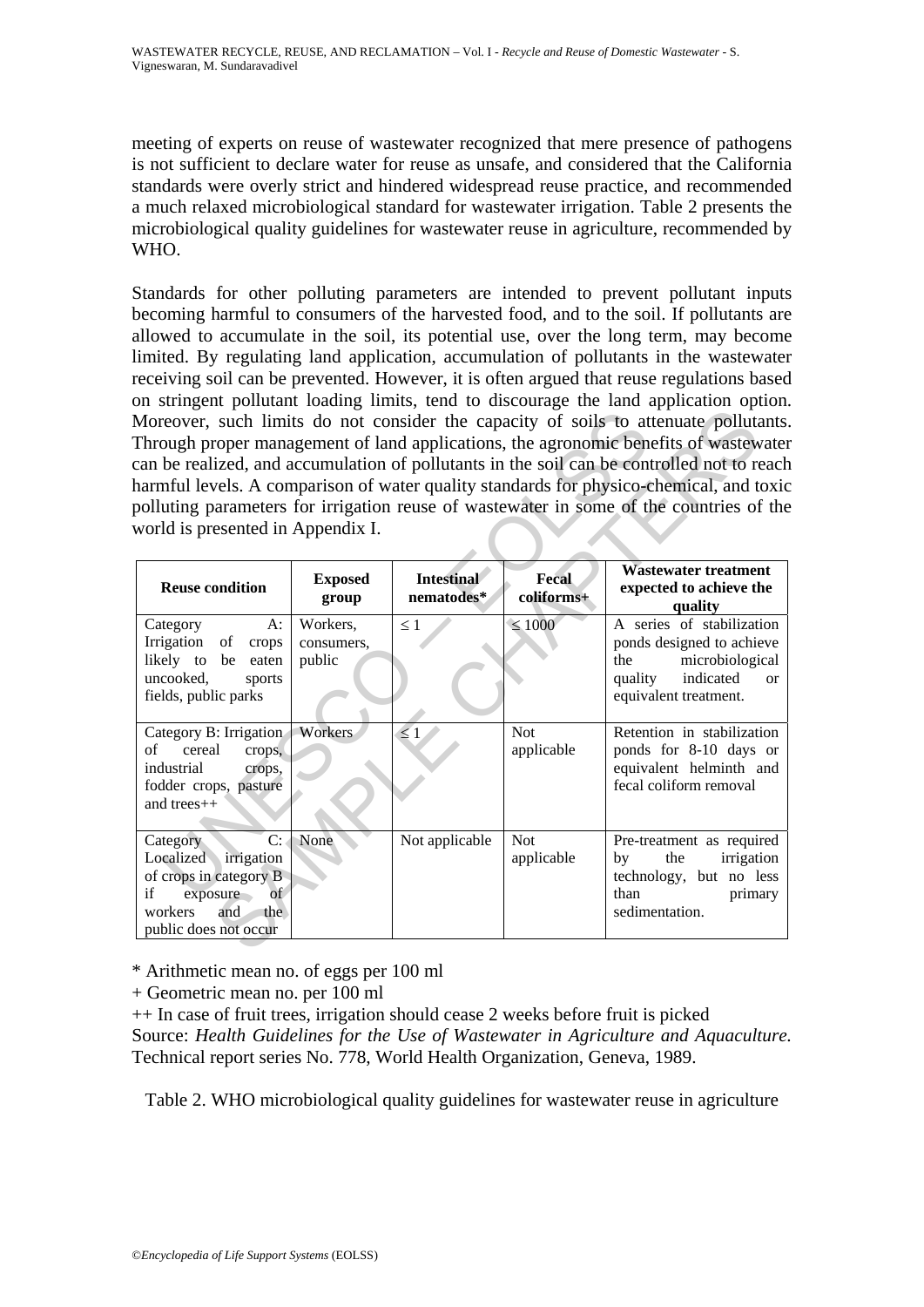- -
- -
- -

# TO ACCESS ALL THE **29 PAGES** OF THIS CHAPTER, Visi[t: http://www.eolss.net/Eolss-sampleAllChapter.aspx](https://www.eolss.net/ebooklib/sc_cart.aspx?File=E2-14-01-00)

#### **Bibliography**

Angelakis A., Asano T., Diamadopou.los E., and Tchobanoglous G. (1995). Wastewater reclamation and reuse. *Selected Proceedings of the International Association for Water Quality 2nd International symposium on wastewater reclamation and reuse,* Iraklio, Crete, Greece, 17–20 October, 492 pp. [This is a compilation of articles on a wide range of issues of wastewater reuse, including pilot-scale and field scale studies and applications.]

Asano T., Maeda M., and Takaki M. (1996). Wastewater reclamation and reuse in Japan: overview and implementation examples. *Water Science Technology,* **34**(11), 219–226 [This paper presents an overview of wastewater reuse practices in Japan.]

Clark J. W., Viessman Jr. W., and Hammer M. J. (1977). *Water Supply and Pollution Control*. New York: Harper and Row publishers. ISBN 0-7002-2495-5, 857 pp. [An elaborate introductory text on water supply and water pollution control engineering.]

Clarke R. (1993). *Water: The International Crisis*. Boston, MA: The MIT Press, ISBN 026253116X, 193pp.[This presents the highlights of social and environmental impacts of water resource depletion.]

Dean R. and Lund E. (1981). *Water Reuse—Problems and Solutions*. New York: Academic Press, 264pp. [This is one of the early attempts for comprehensive presentation of issues of water reuse.]

oosium on wastewater reclamation and reuse, Iraklio, Crete, Greece, 17–20 Oompillation of articles on a wide range of issues of wastewater reuse, includin<br>sulties and applications.]<br>to T., Maeda M., and Takaki M. (1996). W *n* wastewater reclamation and reuse, Iraklio, Crete, Greece, 17–20 October, 492 pp. [There are are directes on a wide range of issues of wastewater reuse, including pilot-scale and and arplications.]<br>and applications.]<br>a ENSIC (1995). Municipal sewage sludge management. *Environmental Systems Review* #39, Environmental systems Information Center, Asian Institute of Technology, Bangkok, Thailand, 87pp.[This is a comprehensive compilation of technological advances in treatment and reuse of sewage sludge.]

Gleick P. H. (1993). *Water in Crisis—A Guide to the World*'*s Fresh Water Resources*. New York: Oxford University Press, ISBN 0195076273, 473pp.[This book presents comprehensive and up-to-date discussions on the issues of world water resources, and issues involved in their conservation.]

Kawamura K., Aoyagi H., and Kumagai K. (1990). Application of sewage compost on agricultural land and operations research for utilizing the value of compost (actual application by Sapporo City)*. Proceedings of the 14th International Congress of Soil Science, 12—18, April 1990.* [This is a detailed case study of sewage sludge reuse in Japan.]

Maeda M., Nakada K., Kawamoto K., and Ikeda M. (1996). Area-wide use of reclaimed water in Tokyo, Japan. *Water Science and Technology,* **33**(10–11), 51–57 [This paper presents the planning approaches followed in Japan for wider water reuse.]

Mori A. (1993). Treatment and Recycling of Sewage Sludge in Yokohama, *Proceedings of the 15th Federal Convention of Australian Water and Wastewater Association,* 18–23 April, 1993, p 682- 688.[This work presents extensive information on treatment and recycling practices followed for management of sewage sludge in a large city of Japan.]

National Research Council (1994). *Groundwater Recharge Using Waters of Impaired Quality*. National Academy Press: Washington DC, 283 pp. [This is an extensive report on reuse of wastewater for groundwater recharge.]

Staudenmann J., Schonborn A., and Etnier C. (1996). *Recycling the resource*. *Proceedings of the 2nd International Conference on Ecological Engineering for Wastewater Treatment,* School of Engineering